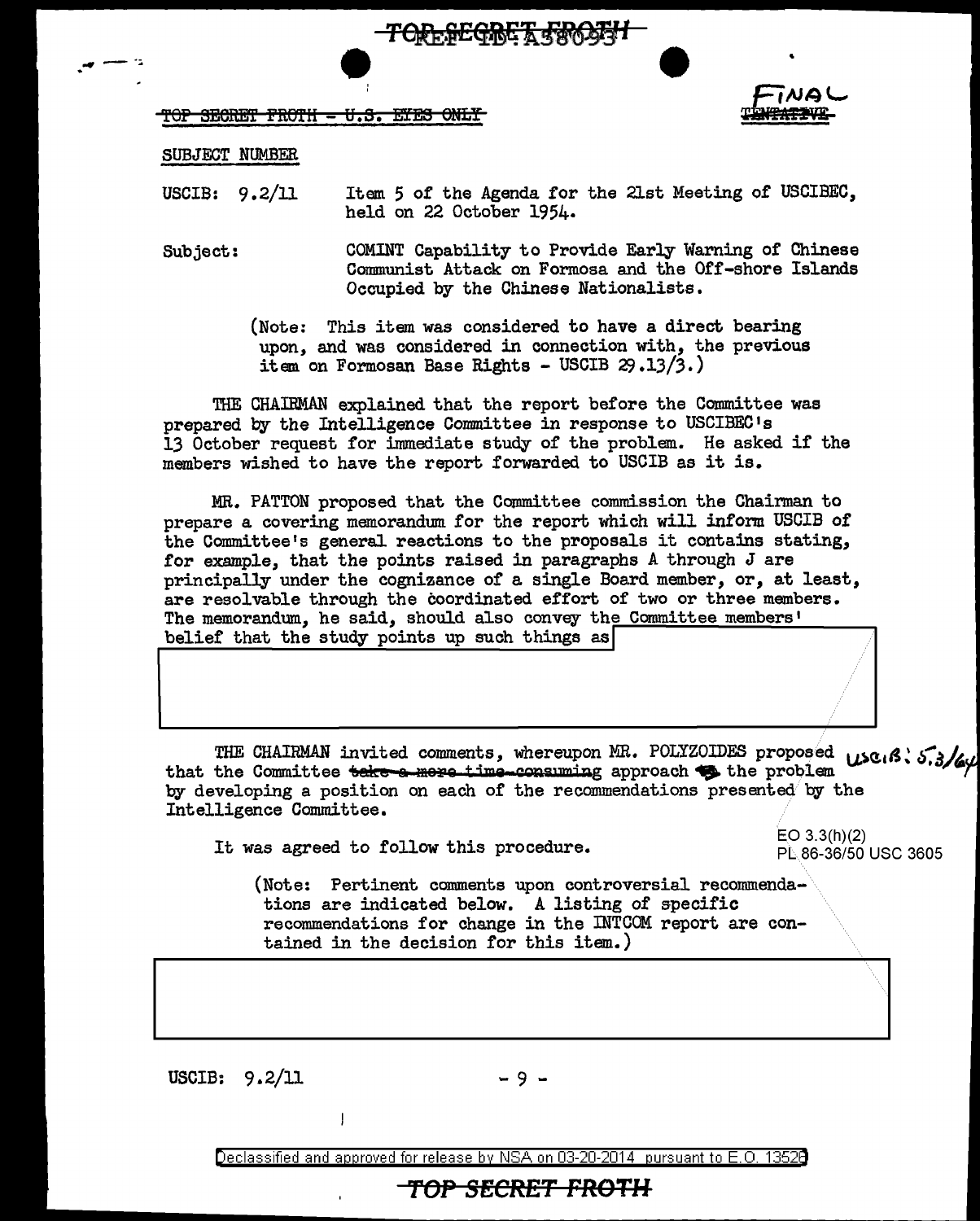#### TOP SEGRET FROTH - U.S. EYES ONLY

USCIB: 9.2/11

... r

Recommendation C: Shipborne intercept.

MR. PATTON commented that success in getting by other means what we think **I**would make the cost of shipborne intercept disproportinate. He added that a lack of success in other respects, however, might well make shipborne intercept a definite requirement.

TO<del>R SECRET, EBUTH</del>

It was agreed that until the Navy report.on feasibility of a Navy operation is received, the practicability of this method is most difficult to assess.

Recommendation D:

 $EO 3.3(h)(2)$ PL 86-36/50 USC 3605

L

Discussion involved existing national policy on this type of effort. In that national policy is apparently not well-defined, or not known to the Committee, the recommendation was rephrased to take this indefinite factor into account.

The Committee felt the recommendation should be changed to take this point into account.

Recommendation I: Notification

It was noted that while INTCCM recommends notification Board-to-Board, such notification should take a general form, to be paralleled by a detailed exchange between the respective Directors of NSA

Upon completion of the consideration of each individual recommendation MR. PATTON informed the members that while voting for the agreements reached, he would like it understood that the OSD member of USCIB may come up with an alternate paper at the time this problem is considered by the Board.

 $USCIB: 9.2/11$  - 10 -

EO 3.3(h)(2) PL 86-36/50 USC 3605

··················· ...

## **TOP SfCRET FROTH**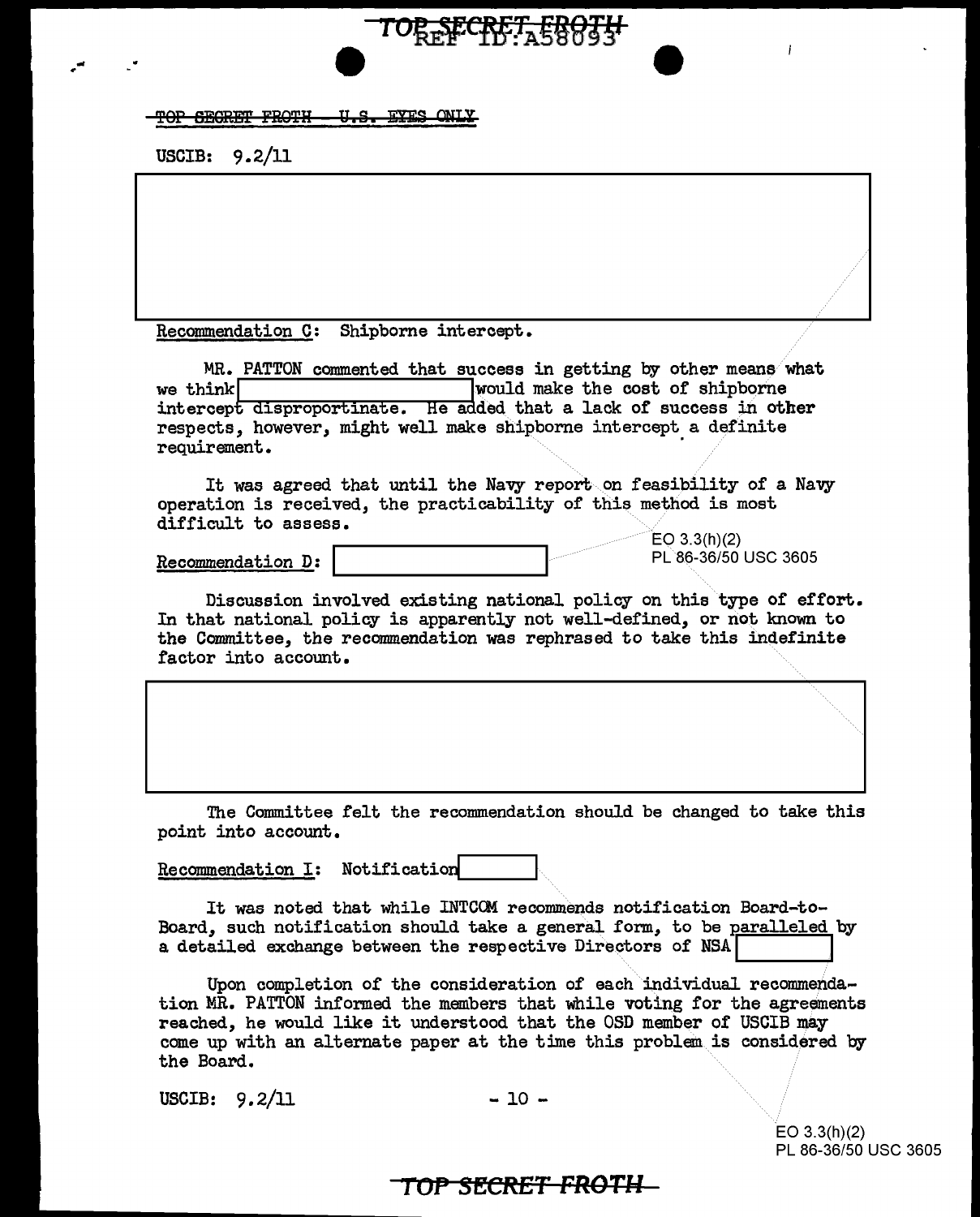#### TOP SECRET FROTH - U.S. EYES ONLY

USCIB: 9. 2/11

.. •

The members noted this reservation, and it was understood that every Board member is, as always, free to present views contrary to those expressed at this meeting.

TOR SECRET ERRIH

DECISION: (22 October 1954) USCIBEC agreed to recommend approval of the recommendations presented by the Intelligence Committee, as contained in the enclosure with USCIB 9.2/6, subject to the emendations set forth below:

- a. Paragraph A: No change in recommendation.
- b. Paragraph B: No change in recommendation.
- c. Paragraph C: Recommendation should be amended by deletion of the phrase "to USCIBEC" in the fourth line thereof.
- d. Paragraph D: Recommendation should be deleted and the following substituted therefor:



e. Paragraph E: No change in recommendation.  $E = \frac{E}{2}$  EO 3.3(h)(2)

PL 86-36/50 USC 3605

f. Paragraph F: Recommendation should be changed to read as follows:

> 11That, in view of the importance of establishing immediately intercept facilities on Formosa, the Department of State continue to exert all feasible pressure on the Chinese Nationalists to obtain their agreement. for granting intercept base rights." In this connection, see also USCIB 29.13/5.)

g. Paragraph G: No change in recommendation.

USCIB:  $9.2/11$  - 11 -

## *TOP* **SECRE'f FRO'f'H**